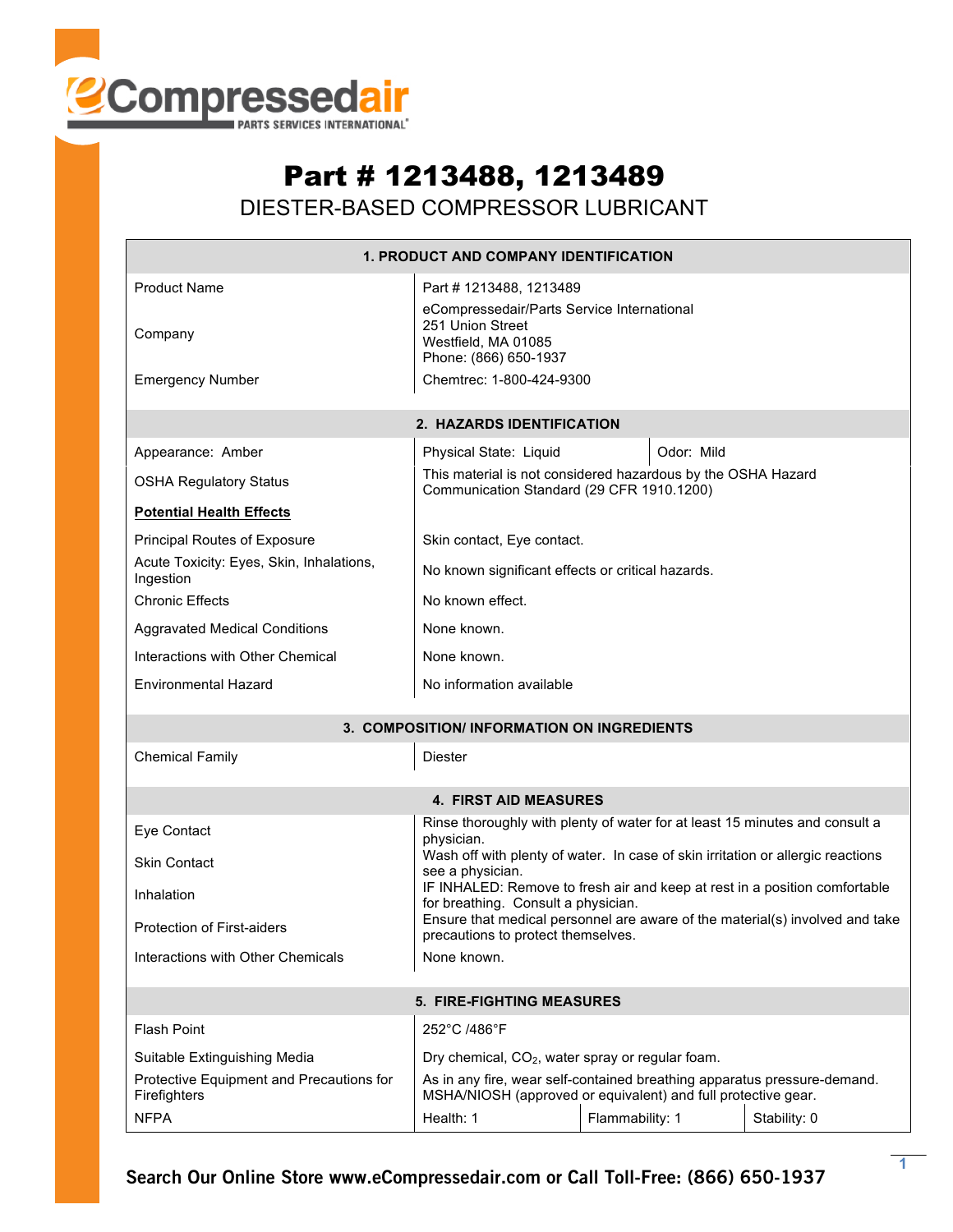

| <b>6. ACCIDENTAL RELEASE MEASURES</b>                                                                                                             |                                                                                                                                                                            |                                                                        |                                                     |                                   |                        |                   |  |  |
|---------------------------------------------------------------------------------------------------------------------------------------------------|----------------------------------------------------------------------------------------------------------------------------------------------------------------------------|------------------------------------------------------------------------|-----------------------------------------------------|-----------------------------------|------------------------|-------------------|--|--|
| <b>Personal Precautions</b>                                                                                                                       | Evacuate personnel to safe areas. Use personal protective equipment.                                                                                                       |                                                                        |                                                     |                                   |                        |                   |  |  |
| <b>Methods for Containment</b>                                                                                                                    |                                                                                                                                                                            |                                                                        | Dike for disposal and cover with wet sand or earth. |                                   |                        |                   |  |  |
| Methods for Clean up                                                                                                                              | Prevent product from entering drains. Use a non-combustible material like<br>vermiculite, sand or earth to soak up product and place in a container for later<br>disposal. |                                                                        |                                                     |                                   |                        |                   |  |  |
| 7. HANDLING AND STORAGE                                                                                                                           |                                                                                                                                                                            |                                                                        |                                                     |                                   |                        |                   |  |  |
| Handling                                                                                                                                          |                                                                                                                                                                            | Handle in accordance with good industrial hygiene and safety practice. |                                                     |                                   |                        |                   |  |  |
| Storage                                                                                                                                           | Keep containers tightly closed in a cool, well-ventilated place.                                                                                                           |                                                                        |                                                     |                                   |                        |                   |  |  |
| <b>8. EXPOSURE CONTROLS/PERSONAL PROTECTION</b>                                                                                                   |                                                                                                                                                                            |                                                                        |                                                     |                                   |                        |                   |  |  |
| <b>Engineering Measures</b>                                                                                                                       |                                                                                                                                                                            |                                                                        | None under normal use conditions.                   |                                   |                        |                   |  |  |
| Personal Protective Equipment                                                                                                                     | Eye/Face Protection: Safety glasses with side shields<br>Skin and Body: Wear protective gloves/clothing<br>Respiratory: No special protective equipment required.          |                                                                        |                                                     |                                   |                        |                   |  |  |
| <b>Chemical Name</b>                                                                                                                              |                                                                                                                                                                            | <b>ACGIH TLV</b>                                                       | <b>OSHA PEL</b>                                     |                                   |                        | <b>NIOSH IDLH</b> |  |  |
| Aniline                                                                                                                                           |                                                                                                                                                                            | TWA: 2 ppm                                                             |                                                     | TWA: 19 mg/m <sup>3</sup> , 5 ppm |                        | $100$ ppm         |  |  |
| 9. PHYSICAL AND CHEMICAL PROPERTIES                                                                                                               |                                                                                                                                                                            |                                                                        |                                                     |                                   |                        |                   |  |  |
| Appearance                                                                                                                                        | Amber                                                                                                                                                                      |                                                                        | Odor                                                |                                   | Mild                   |                   |  |  |
| <b>Physical State</b>                                                                                                                             | Liquid                                                                                                                                                                     |                                                                        | <b>Flash Point</b>                                  |                                   | 252°C /486°F           |                   |  |  |
| <b>Specific Gravity</b>                                                                                                                           | 0.96                                                                                                                                                                       |                                                                        | Weight per Gallon                                   |                                   | 8.00                   |                   |  |  |
| Viscosity @ 40°C                                                                                                                                  | 70 cSt                                                                                                                                                                     |                                                                        |                                                     |                                   |                        |                   |  |  |
| <b>10. STABILITY AND REACTIVITY</b>                                                                                                               |                                                                                                                                                                            |                                                                        |                                                     |                                   |                        |                   |  |  |
| Stability                                                                                                                                         | Stable under normal conditions.                                                                                                                                            |                                                                        |                                                     |                                   |                        |                   |  |  |
| Incompatible Products                                                                                                                             | Incompatible with oxidizing agents.                                                                                                                                        |                                                                        |                                                     |                                   |                        |                   |  |  |
| Conditions to avoid                                                                                                                               | None Known.                                                                                                                                                                |                                                                        |                                                     |                                   |                        |                   |  |  |
| <b>Hazardous Decomposition Products</b>                                                                                                           |                                                                                                                                                                            |                                                                        | None under normal use.                              |                                   |                        |                   |  |  |
| <b>Hazardous Reactions</b>                                                                                                                        | None under normal use.                                                                                                                                                     |                                                                        |                                                     |                                   |                        |                   |  |  |
| Hazardous Polymerization                                                                                                                          |                                                                                                                                                                            | Hazardous polymerization does not occur.                               |                                                     |                                   |                        |                   |  |  |
| <b>11. TOXICOLOGICAL INFORMATION</b>                                                                                                              |                                                                                                                                                                            |                                                                        |                                                     |                                   |                        |                   |  |  |
| Product is safe for intended use based on the formulation, testing results and<br><b>Acute Toxicity</b><br>the long history of safe consumer use. |                                                                                                                                                                            |                                                                        |                                                     |                                   |                        |                   |  |  |
| Carcinogenicity                                                                                                                                   |                                                                                                                                                                            | ACGIH - A3 - Aniline                                                   |                                                     |                                   |                        |                   |  |  |
| <b>Endocrine Disruptor</b>                                                                                                                        | Not available                                                                                                                                                              |                                                                        |                                                     |                                   |                        |                   |  |  |
| <b>Chemical Name</b>                                                                                                                              | LD50 Oral                                                                                                                                                                  |                                                                        | <b>LD50 Dermal</b>                                  |                                   | <b>LC50 Inhalation</b> |                   |  |  |
| N-Phenyl-beta-naphthylamine                                                                                                                       | 8730 mg/kg (Rat)                                                                                                                                                           |                                                                        |                                                     |                                   |                        |                   |  |  |
| Aniline                                                                                                                                           | 250 mg/kg (Rat)                                                                                                                                                            |                                                                        | 1400 mg/kg (Rat)                                    |                                   |                        |                   |  |  |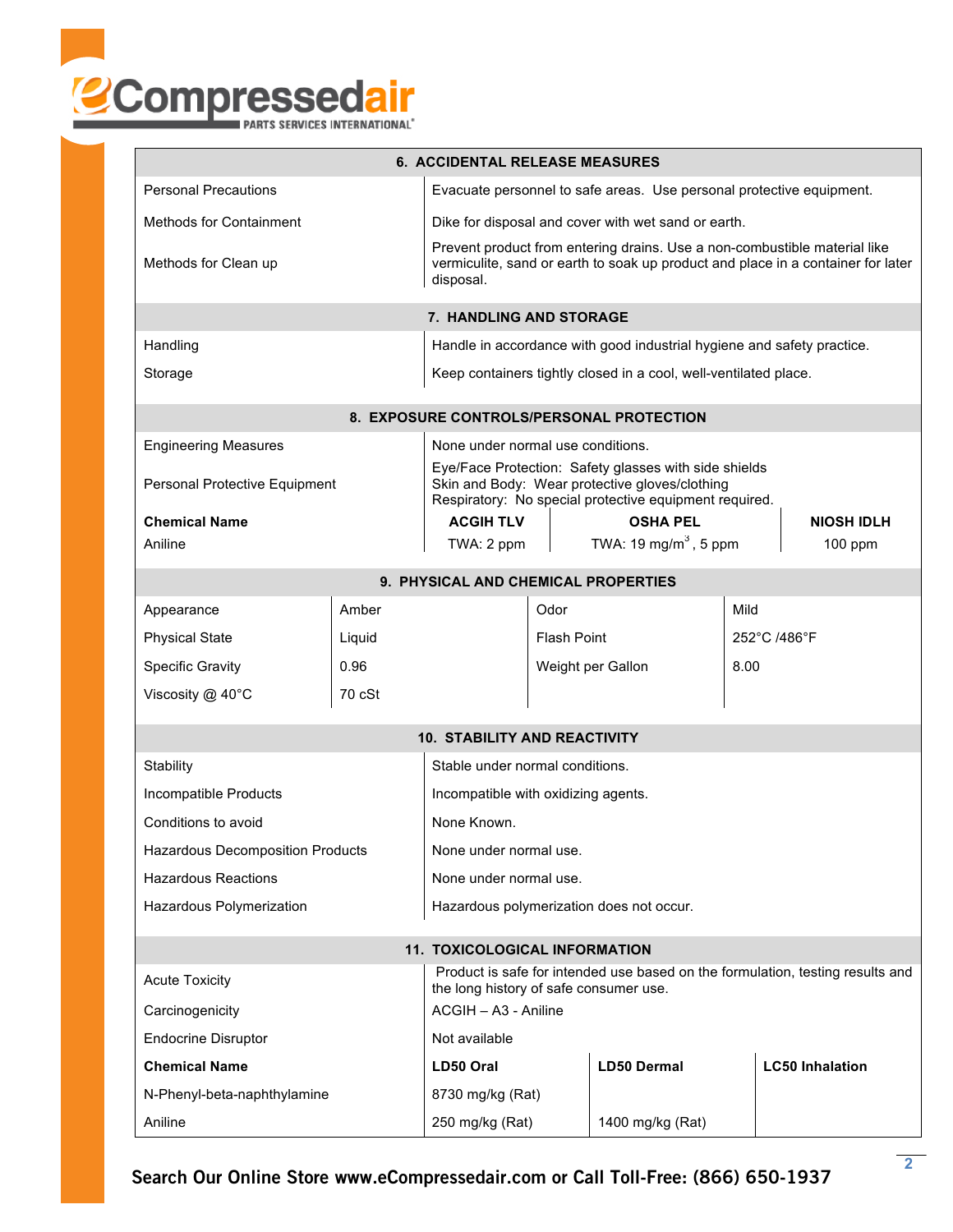

| <b>12. ECOLOGICAL INFORMATION</b>                                                                                                                                                                                                                                                                                                                           |                                              |             |                         |                                                                                                                                                                                                              |                      |                         |                 |                         |               |                     |
|-------------------------------------------------------------------------------------------------------------------------------------------------------------------------------------------------------------------------------------------------------------------------------------------------------------------------------------------------------------|----------------------------------------------|-------------|-------------------------|--------------------------------------------------------------------------------------------------------------------------------------------------------------------------------------------------------------|----------------------|-------------------------|-----------------|-------------------------|---------------|---------------------|
| Ecotoxicity                                                                                                                                                                                                                                                                                                                                                 |                                              |             |                         | The environmental impact of this product has not been fully investigated.<br>However, at the concentration present, this preparation is not expected to<br>present significant adverse environmental effects |                      |                         |                 |                         |               |                     |
| <b>Chemical Name</b><br><b>Toxicity to Algae</b>                                                                                                                                                                                                                                                                                                            |                                              |             | <b>Toxicity to Fish</b> |                                                                                                                                                                                                              | <b>Microtox</b>      |                         |                 | <b>Water Flea</b>       |               |                     |
| Aniline                                                                                                                                                                                                                                                                                                                                                     |                                              |             |                         | $LC50 = 75.5$ mg/L 96 h                                                                                                                                                                                      |                      | $EC50 = 425$ mg/L 5 min |                 |                         |               |                     |
| <b>13. DISPOSAL CONSIDERATIONS</b>                                                                                                                                                                                                                                                                                                                          |                                              |             |                         |                                                                                                                                                                                                              |                      |                         |                 |                         |               |                     |
| Waste Disposal Method<br>Dispose of contents/container in accordance with local regulations.                                                                                                                                                                                                                                                                |                                              |             |                         |                                                                                                                                                                                                              |                      |                         |                 |                         |               |                     |
| This product contains one or more substances that are listed with the State of California as a hazardous waste - Aniline                                                                                                                                                                                                                                    |                                              |             |                         |                                                                                                                                                                                                              |                      |                         |                 |                         |               |                     |
|                                                                                                                                                                                                                                                                                                                                                             |                                              |             |                         | <b>14. TRANSPORT INFORMATION</b>                                                                                                                                                                             |                      |                         |                 |                         |               |                     |
| <b>DOT</b>                                                                                                                                                                                                                                                                                                                                                  | Not Regulated                                |             | <b>IATA</b>             |                                                                                                                                                                                                              | Not Regulated        |                         | <b>IMDG/IMO</b> |                         | Not Regulated |                     |
| <b>15. REGULATORY INFORMATION</b>                                                                                                                                                                                                                                                                                                                           |                                              |             |                         |                                                                                                                                                                                                              |                      |                         |                 |                         |               |                     |
| <b>International Inventories</b>                                                                                                                                                                                                                                                                                                                            |                                              |             |                         |                                                                                                                                                                                                              |                      |                         |                 |                         |               |                     |
| <b>TSCA</b>                                                                                                                                                                                                                                                                                                                                                 | Listed                                       | <b>DSL</b>  |                         | Listed                                                                                                                                                                                                       | <b>EINECS/ELINCS</b> |                         | Listed          |                         | <b>ENCS</b>   | <b>Not Listed</b>   |
| <b>IECSC</b>                                                                                                                                                                                                                                                                                                                                                | Listed                                       | <b>KECL</b> |                         | Listed                                                                                                                                                                                                       | <b>PICCS</b>         |                         | Listed          | <b>AICS</b>             |               | Listed              |
| <b>U.S. Federal Regulations</b>                                                                                                                                                                                                                                                                                                                             |                                              |             |                         |                                                                                                                                                                                                              |                      |                         |                 |                         |               |                     |
|                                                                                                                                                                                                                                                                                                                                                             | <b>Chemical Name</b><br><b>Massachusetts</b> |             |                         | <b>New Jersey</b>                                                                                                                                                                                            | Pennsylvania         |                         | <b>Illinois</b> |                         |               | <b>Rhode Island</b> |
| SARA 313: Section 313 of Title III of the Superfund Amendments and Reauthorization Act of 1985 (SARA). This product<br>does not contain any chemicals which are subject to the reporting of the Act and Title 40 of the Code of Federal<br>Regulations, Part 372.                                                                                           |                                              |             |                         |                                                                                                                                                                                                              |                      |                         |                 |                         |               |                     |
|                                                                                                                                                                                                                                                                                                                                                             | SARA 311/312 Hazard Categories: None         |             |                         |                                                                                                                                                                                                              |                      |                         |                 |                         |               |                     |
| Clean Water Act: This product does not contain any substances regulated as pollutants pursuant to the Clean Water Act<br>(40 CFR 122.21 and 40 CFR 122.42).<br>Clean Air Act, Section 112, Hazardous Air Pollutants (HAPs): This product contains no substances which are listed<br>hazardous air pollutants (HAPs) under Section 112 of the Clean Air Act. |                                              |             |                         |                                                                                                                                                                                                              |                      |                         |                 |                         |               |                     |
| <b>U.S. State Regulations/ International Regulations</b>                                                                                                                                                                                                                                                                                                    |                                              |             |                         |                                                                                                                                                                                                              |                      |                         |                 |                         |               |                     |
| California Proposition 65: This product contains a substance on the list of Proposition 65 chemicals.                                                                                                                                                                                                                                                       |                                              |             |                         |                                                                                                                                                                                                              |                      |                         |                 |                         |               |                     |
| Mexico - Grade: No information available                                                                                                                                                                                                                                                                                                                    |                                              |             |                         |                                                                                                                                                                                                              |                      |                         |                 |                         |               |                     |
| <b>16. OTHER INFORMATION</b>                                                                                                                                                                                                                                                                                                                                |                                              |             |                         |                                                                                                                                                                                                              |                      |                         |                 |                         |               |                     |
|                                                                                                                                                                                                                                                                                                                                                             | <b>NFPA</b>                                  |             | <b>HMIS</b>             |                                                                                                                                                                                                              |                      | <b>PPE</b>              |                 |                         |               |                     |
| Health Hazard                                                                                                                                                                                                                                                                                                                                               |                                              |             |                         | 1                                                                                                                                                                                                            |                      |                         |                 | <b>Transport Symbol</b> |               |                     |
| 4.<br><b>Fire Hazard</b><br><b>Not Regulated</b><br>Reactivity<br>0<br>Eye protection<br>Gloves                                                                                                                                                                                                                                                             |                                              |             |                         |                                                                                                                                                                                                              |                      |                         |                 |                         |               |                     |
| Supersedes:<br><b>Issuing Date:</b><br>March 10, 2013<br>March 10, 2010                                                                                                                                                                                                                                                                                     |                                              |             |                         |                                                                                                                                                                                                              |                      |                         |                 |                         |               |                     |
| <b>Disclaimer:</b> The information provided on the MSDS is a correct to the best of our knowledge, information and belief at the<br>date of its publication. The information given is designed only as a guide for safe handling, use, processing, storage,                                                                                                 |                                              |             |                         |                                                                                                                                                                                                              |                      |                         |                 |                         |               |                     |